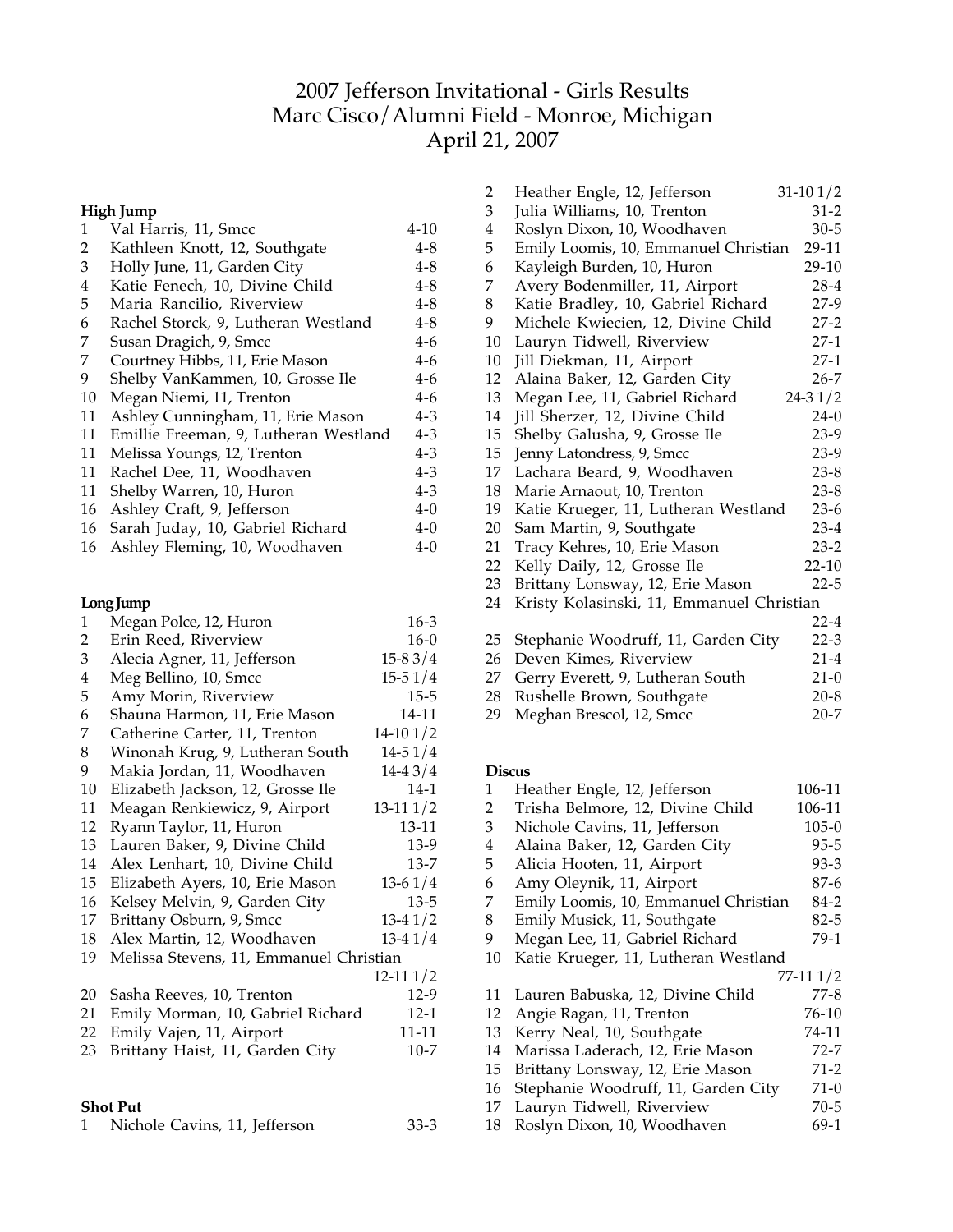|  |  |  |  | 19 Lindsey Marshall, 11, Woodhaven | $69-0$ |
|--|--|--|--|------------------------------------|--------|
|--|--|--|--|------------------------------------|--------|

- Maria Rancilio, Riverview 68-9 1/2
- Katie Bradley, 10, Gabriel Richard 68-8
- 22 Desiree DeArmond, 11, Trenton 68-2
- Kristy Kolasinski, 11, Emmanuel Christian  $6511^{10}$

|                                     | $65 - 11/2$ |
|-------------------------------------|-------------|
| 24 Kayleigh Burden, 10, Huron       | $63-3$      |
| 25 Gerry Everett, 9, Lutheran South | 62-11       |
| 26 Shelby Galusha, 9, Grosse Ile    | $62-9$      |
| 27 Jenny Latondress, 9, Smcc        | 59-6        |
| 28 Kelly Daily, 12, Grosse Ile      | $59-5$      |
| 29 Bridgette McMillan, 9, Smcc      | $54-6$      |

### **3200m Relay**

| Woodhaven (Ashley Dingus,                    |         |
|----------------------------------------------|---------|
| Emily Buttigeig, Rachel Dee, Jennifer Carey) |         |
|                                              | 10:28.1 |

| 2  | Erie Mason       | 10:35.3 |
|----|------------------|---------|
| 3  | Trenton          | 10:38.7 |
| 4  | Southgate        | 10:43.7 |
| 5  | Divine Child)    | 10:44.0 |
| 6  | Airport          | 10:45.8 |
| 7  | <b>Smcc</b>      | 10:49.2 |
| 8  | <b>Jefferson</b> | 11:02.4 |
| 9  | Garden City      | 11:12.1 |
| 10 | Grosse Ile       | 11:39.6 |
| 11 | Riverview        | 11:53.4 |
| 12 | Gabriel Richard  | 12:20.7 |
| 13 | Lutheran South   | 12:43.4 |

#### **100m High Hurdles**  $P_{\text{ound}}$  1,  $H_{\text{out}}$  1

|   | Round I, Heat I                              |       |
|---|----------------------------------------------|-------|
| 1 | Alicia Hooten, 11, Airport                   | 17.5q |
| 2 | Shannon Fasca, Riverview                     | 19.1q |
| 3 | Michelle Mruzek, 12, Smcc                    | 21.1q |
| 4 | Rachel Storck, 9, Lutheran Westland          | 21.3q |
| 5 | Rose Hobbins, 9, Huron                       | 24.3  |
| 6 | Valere Leclair, 10, Jefferson                | 25.8  |
|   | Round 1, Heat 2                              |       |
| 1 | Shauna Harmon, 11, Erie Mason                | 17.9q |
| 2 | Tara Tokarz, 10, Airport                     | 19.3q |
| 3 | Hailey Orr, 10, Trenton                      | 19.6q |
| 4 | Kelly Ryder, 10, Smcc                        | 20.0q |
| 5 | Liz Arroyo, 9, Divine Child                  | 22.1  |
|   | Ashley Henegar, 9, Southgate                 | DNF   |
|   | Round 1, Heat 3                              |       |
| 1 | Amber Fater, Riverview                       | 17.7q |
| 2 | Chaz Jablonski, 11, Erie Mason               | 19.1q |
| 3 | Elizabeth Jackson, 12, Grosse Ile            | 19.2q |
| 4 | Emily Gorkewitz, 9, Woodhaven                | 20.9q |
| 5 | Charlotte Reed, 11, Gabriel Richard          | 21.8  |
| 6 | Melissa Stevens, 11, Emmanuel Christian 22.3 |       |
| 7 | Samantha Chambers, Garden City               | 33.8  |
|   | Round 1, Heat 4                              |       |
| 1 | Kortney Mosley, 12, Divine Child             | 17.8q |
|   |                                              |       |

| 2                       | Krista Chinavare, 12, Jefferson     | 18.4q |
|-------------------------|-------------------------------------|-------|
| 3                       | Deanna Cathey, 11, Trenton          | 19.8q |
| $\overline{\mathbf{4}}$ | Holly June, 11, Garden City         | 20.3q |
| 5                       | Aundrea Prysok, 9, Woodhaven        | 21.1  |
| 6                       | Brianna Cadigan, 9, Gabriel Richard | 21.6  |
|                         | Round 2, Heat 1                     |       |
| $\mathbf{1}$            | Alicia Hooten, 11, Airport          | 16.8q |
| 2                       | Shauna Harmon, 11, Erie Mason       | 17.1q |
| 3                       | Krista Chinavare, 12, Jefferson     | 18.4q |
| $\overline{4}$          | Elizabeth Jackson, 12, Grosse Ile   | 18.8q |
| 5                       | Tara Tokarz, 10, Airport            | 19.2  |
| 6                       | Kelly Ryder, 10, Smcc               | 20.0  |
| 7                       | Rachel Storck, 9, Lutheran Westland | 20.7  |
|                         | Round 2, Heat 2                     |       |
| 1                       | Amber Fater, Riverview              | 17.2q |
| 2                       | Kortney Mosley, 12, Divine Child    | 18.0q |
| 3                       | Chaz Jablonski, 11, Erie Mason      | 19.1q |
| $\overline{4}$          | Shannon Fasca, Riverview            | 19.2q |
| 5                       | Hailey Orr, 10, Trenton             | 19.5  |
| 6                       | Deanna Cathey, 11, Trenton          | 19.7  |
| 7                       | Holly June, 11, Garden City         | 20.3  |
| 8                       | Emily Gorkewitz, 9, Woodhaven       | 20.3  |
|                         | Final                               |       |
| $\mathbf{1}$            | Alicia Hooten, 11, Airport          | 16.6  |
| 2                       | Amber Fater, Riverview              | 16.8  |
| 3                       | Shauna Harmon, 11, Erie Mason       | 17.2  |
| $\overline{\mathbf{4}}$ | Krista Chinavare, 12, Jefferson     | 17.8  |
| 5                       | Kortney Mosley, 12, Divine Child    | 17.8  |
| 6                       | Chaz Jablonski, 11, Erie Mason      | 18.7  |
| 7                       | Shannon Fasca, Riverview            | 19.5  |

8 Elizabeth Jackson, 12, Grosse Ile 21.7

# **100m Dash**

|                | Round 1, Heat 1                              |       |
|----------------|----------------------------------------------|-------|
| 1              | Jennifer Carey, 11, Woodhaven                | 13.4q |
| $\mathbf{2}$   | Alecia Agner, 11, Jefferson                  | 13.9q |
| 3 <sup>7</sup> | Heater Tackett, 10, Airport                  | 14.1q |
| $\overline{4}$ | Colleen Donnelly, 10, Trenton                | 14.1q |
| 5              | Gabby Keeley, 10, Divine Child               | 14.2  |
| 6              | Megan Cichanski, 9, Southgate                | 14.6  |
| 7              | Erin Rauch, 12, Lutheran Westland            | 15.3  |
|                | Round 1, Heat 2                              |       |
| 1              | Sarah Hooten, 12, Airport                    | 12.8q |
| $\overline{2}$ | Kelsey Bartoloni, 11, Southgate              | 12.9q |
| 3              | Alesia Ramirez, 11, Woodhaven                | 14.1q |
| 4              | Ryann Taylor, 11, Huron                      | 14.3q |
| 5              | Jennifer Dedo, 10, Gabriel Richard           | 14.5  |
| 6              | Kelsey Melvin, 9, Garden City                | 15.1  |
| 7              | Melanie Peterson, Riverview                  | 15.4  |
|                | Round 1, Heat 3                              |       |
| $\mathbf{1}$   | Lauren Schwecke, 12, Lutheran Westland 13.6q |       |
| $\overline{2}$ | Jasmine Martin, 12, Garden City              | 14.2q |
| $\mathfrak{Z}$ | Meg Bellino, Smcc                            | 14.4q |
| $\overline{4}$ | Erica Sheeran, 9, Divine Child               | 14.4q |
| 5              | Felisa Barnes, 11, Erie Mason                | 14.5  |
| 6              | Joanna Kukla, 9, Grosse Ile                  | 15.9  |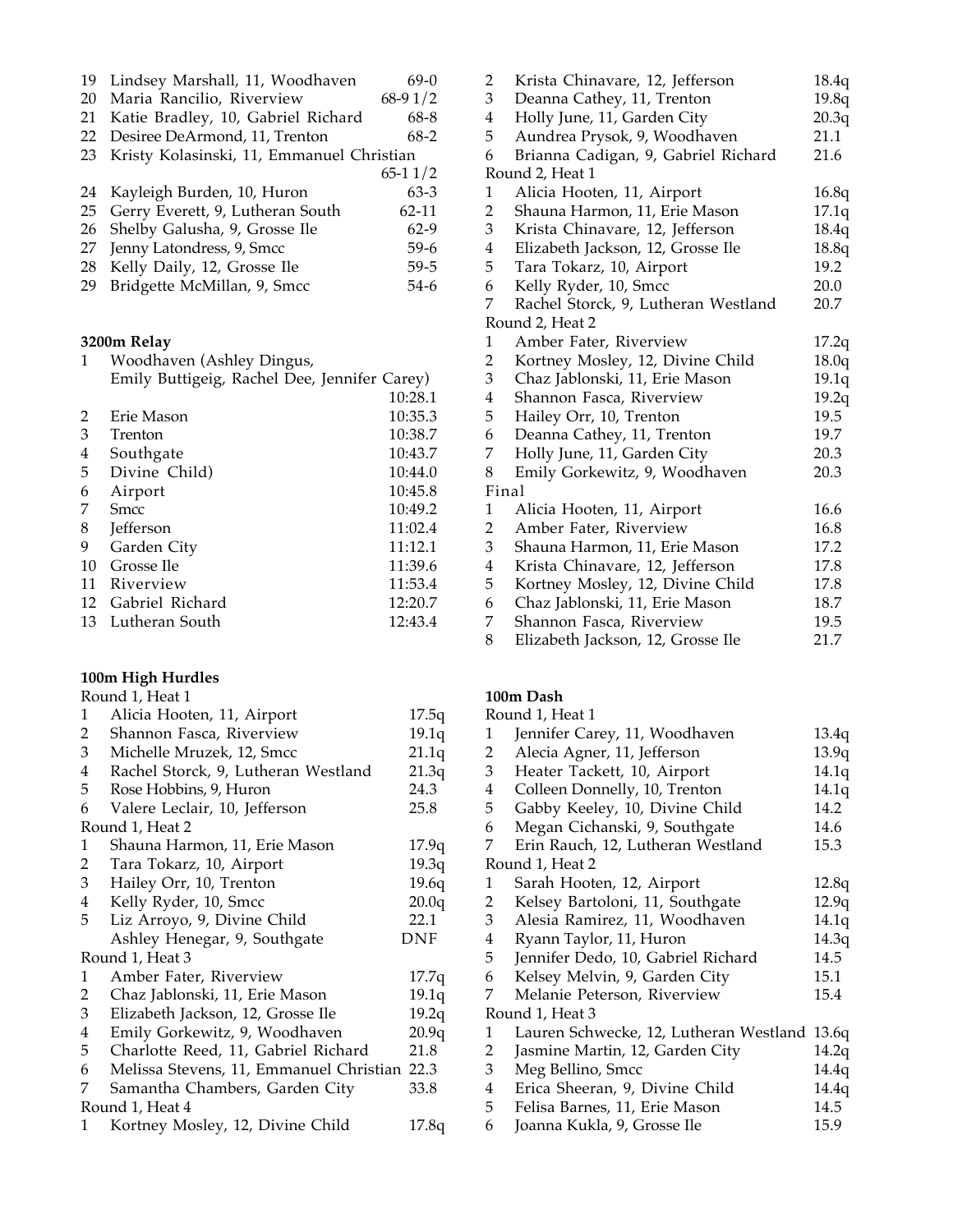|                             | Round 1, Heat 4                             |        |                | 3                       | ć                              |
|-----------------------------|---------------------------------------------|--------|----------------|-------------------------|--------------------------------|
| 1                           | Meg Bellino, 10, Smcc                       | 12.7q  |                | $\overline{\mathbf{4}}$ | J                              |
| $\overline{2}$              | Brittani Peterson, 11, Jefferson            | 13.6q  |                | 5                       | $\overline{1}$                 |
| $\ensuremath{\mathfrak{Z}}$ | Amy Morin, Riverview                        | 13.9q  |                | 6                       | ć                              |
| $\overline{\mathbf{4}}$     | Danielle Cichy, 10, Erie Mason              | 14.4q  |                |                         |                                |
| 5                           | Stephanie Cislo, 11, Gabriel Richard        | 14.8   |                | 7                       | l                              |
| 6                           | Chelsae Cox, 9, Trenton                     | 14.9   |                |                         |                                |
| 7                           | Abbie Gorham, 9, Grosse Ile                 | 15.8   |                | 8                       | J                              |
|                             | Round 2, Heat 1                             |        |                | 9                       | J                              |
| $\mathbf{1}$                | Meg Bellino, Smcc                           | 12.7q  |                | 10                      | $\mathbf{l}$                   |
| $\overline{2}$              | Lauren Schwecke, 12, Lutheran Westland      | 13.1q  |                | 11                      | $\big]$                        |
| $\ensuremath{\mathfrak{Z}}$ | Kelsey Bartoloni, 11, Southgate             | 13.2q  |                | 12                      | $\begin{array}{c} \end{array}$ |
| $\overline{\mathbf{4}}$     | Amy Morin, Riverview                        | 13.7q  |                | 13                      | $\overline{1}$                 |
| 5                           | Colleen Donnelly, 10, Trenton               | 13.9   |                | 14 1                    |                                |
| 6                           | Jasmine Martin, 12, Garden City             | 14.1   |                | 15                      | $\ddot{\cdot}$                 |
| 7                           | Danielle Cichy, 10, Erie Mason              | 14.5   |                | 16                      | $\overline{\phantom{a}}$       |
| $\,8\,$                     | Meg Bellino, 10, Smcc                       | 14.5   |                | 17 1                    |                                |
|                             | Round 2, Heat 2                             |        |                | 18                      | $\overline{\mathbf{a}}$        |
| $\mathbf{1}$                | Sarah Hooten, 12, Airport                   | 12.9q  |                | 19                      | $\begin{array}{c} \end{array}$ |
| $\overline{c}$              | Jennifer Carey, 11, Woodhaven               | 13.2q  |                | 20                      | $\mathbf{l}$                   |
| $\ensuremath{\mathfrak{Z}}$ | Brittani Peterson, 11, Jefferson            | 13.6q  |                | $21$ ]                  |                                |
| $\overline{\mathbf{4}}$     | Alecia Agner, 11, Jefferson                 | 13.9q  |                | 22 1                    |                                |
| 5                           | Heater Tackett, 10, Airport                 | 14.0   |                | 23 <sub>1</sub>         |                                |
| 6                           | Ryann Taylor, 11, Huron                     | 14.2   |                | 24 1                    |                                |
| 7                           | Alesia Ramirez, 11, Woodhaven               | 14.2   |                |                         |                                |
| Final                       |                                             |        |                |                         |                                |
| $\mathbf{1}$                | Sarah Hooten, 12, Airport                   | 12.5   |                | 400 <sub>n</sub>        |                                |
| $\overline{c}$              | Meg Bellino, Smcc                           | 12.9   |                | 1                       | $\overline{1}$                 |
| $\sqrt{3}$                  | Lauren Schwecke, 12, Lutheran Westland 13.1 |        |                |                         |                                |
| $\overline{\mathbf{4}}$     | Jennifer Carey, 11, Woodhaven               | 13.2   |                | $\overline{c}$          |                                |
| 5                           | Kelsey Bartoloni, 11, Southgate             | 13.3   |                | $\mathfrak{Z}$          | )<br>S                         |
| 6                           | Brittani Peterson, 11, Jefferson            | 13.5   |                | $\overline{\mathbf{4}}$ |                                |
| 7                           | Amy Morin, Riverview                        | 14.0   |                | 5                       | $\frac{1}{1}$                  |
| 8                           | Alecia Agner, 11, Jefferson                 | 14.1   |                | 6                       | $\mathbf{l}$                   |
|                             |                                             |        |                | 7                       |                                |
|                             |                                             |        |                | 8                       | $\frac{1}{2}$                  |
|                             | 800m Relay                                  |        |                | 9                       | $\overline{\mathbf{C}}$        |
| 1                           | Airport (Emily Vajen, Alicia Hooten,        |        |                | 10                      | $\mathbf \zeta$                |
|                             | Sarah Hooten, Katelyn Bullard)              | 1:52.3 | H <sub>2</sub> | 11                      | $\frac{1}{2}$                  |
| $\overline{\mathbf{c}}$     | Woodhaven                                   | 1:54.1 | H <sub>2</sub> | 12                      | ć                              |
| 3                           | Jefferson                                   | 1:54.7 | H <sub>2</sub> | 13                      | $\mathbf \zeta$                |
| $\overline{\mathbf{4}}$     | Riverview                                   | 1:56.6 | H <sub>2</sub> | 14                      | l                              |
| 5                           | Lutheran Westland                           | 1:56.8 | H <sub>2</sub> |                         |                                |
| 6                           | Erie Mason                                  | 1:58.2 | H <sub>2</sub> |                         |                                |
| 7                           | Divine Child                                | 1:58.7 | H <sub>2</sub> | 400 <sub>n</sub>        |                                |
| 8                           | Trenton                                     | 2:00.0 | H <sub>2</sub> | 1                       | I                              |
| 9                           | <b>Smcc</b>                                 | 2:03.4 | H1             | $\overline{2}$          | ć                              |
| 10                          | Garden City                                 | 2:06.2 | H1             | 3                       | J                              |
| 11                          | Gabriel Richard                             | 2:06.8 | H1             | 4                       | l                              |
| 12                          | Grosse Ile                                  | 2:10.3 | H1             | 5                       | ć                              |
| 13                          | Huron                                       | 2:19.7 | H1             | 6                       | l                              |
|                             | Southgate                                   | DQ     | H1             | 7                       | $\mathbf{l}$                   |
|                             |                                             |        |                | 8                       | J                              |
|                             |                                             |        |                | 9                       | I                              |
|                             | 1600m Run                                   |        |                | 10                      | $\mathbf$                      |
| 1                           | Rachel Iaquaniello, 10, Divine Child        | 5:32.8 | H <sub>2</sub> | 11                      | I                              |
| 2                           | Emily Welker, 12, Divine Child              | 5:36.3 | H <sub>2</sub> | 12                      | (                              |
|                             |                                             |        |                |                         |                                |

| 3  | Sydney Yoscovits, 10, Trenton              | 5:40.4 | H <sub>2</sub> |
|----|--------------------------------------------|--------|----------------|
| 4  | Jennifer Carey, 11, Woodhaven              | 5:41.9 | H <sub>2</sub> |
| 5  | Allison Wykle, 12, Trenton                 | 5:42.9 | H <sub>2</sub> |
| 6  | Sara Armstrong, 11, Emmanuel Christian     |        |                |
|    |                                            | 5:45.3 | H <sub>2</sub> |
| 7  | Katherine Mackenzie, 12, Lutheran Westland |        |                |
|    |                                            | 5:45.5 | H <sub>2</sub> |
| 8  | Emily Wonser, 10, Erie Mason               | 5:46.4 | H <sub>2</sub> |
| 9  | Kelly Stumpmier, 12, Smcc                  | 5:49.2 | H <sub>2</sub> |
| 10 | Richelle Gray, 10, Southgate               | 5:50.9 | H <sub>2</sub> |
| 11 | Jackie McEnhill, 10, Airport               | 5:51.4 | H <sub>2</sub> |
| 12 | Emily Buttigeig, 10, Woodhaven             | 5:53.2 | H <sub>2</sub> |
| 13 | Annie Bellino, 12, Smcc                    | 5:53.6 | H1             |
| 14 | Kaylin Belair, 10, Erie Mason              | 5:56.3 | H1             |
| 15 | Sarah Mills, 11, Jefferson                 | 6:00.9 | H <sub>2</sub> |
| 16 | Courtney Plummer, 11, Garden City          | 6:01.2 | H <sub>2</sub> |
| 17 | Megan Blazak, 10, Grosse Ile               | 6:06.4 | H <sub>2</sub> |
| 18 | Olivia Braskich, 10, Grosse Ile            | 6:10.4 | H <sub>2</sub> |
| 19 | Katie O'Connor, 12, Gabriel Richard        | 6:14.6 | H1             |
| 20 | Nicole Zehel, 9, Lutheran Westland         | 6:16.0 | H1             |
| 21 | Katie Schultz, 9, Southgate                | 6:18.9 | H1             |
| 22 | Libby Thomas, 9, Emmanuel Christian        | 6:28.1 | H1             |
| 23 | Alexandra Borlace, 10, Garden City         | 6:31.1 | H1             |
| 24 | Loren Jahner, 11, Gabriel Richard          | 7:02.3 | H1             |
|    |                                            |        |                |

# **400m Relay**

| 1  | Airport (Emily Vajen, Katelyn Bullard, |                     |                |
|----|----------------------------------------|---------------------|----------------|
|    | Alicia Hooten, Sarah Hooten)           | 53.3                | H <sub>2</sub> |
| 2  | <b>Jefferson</b>                       | 54.0                | H <sub>2</sub> |
| 3  | <b>Smcc</b>                            | 54.4                | H <sub>2</sub> |
| 4  | Riverview                              | 55.2                | H <sub>2</sub> |
| 5  | Woodhaven                              | 56.5 H <sub>2</sub> |                |
| 6  | Erie Mason                             | 56.6 H <sub>2</sub> |                |
| 7  | Divine Child                           | 56.8 H <sub>2</sub> |                |
| 8  | Trenton                                | 57.6 H <sub>2</sub> |                |
| 9  | Garden City                            | 58.5 H1             |                |
| 10 | Grosse Ile                             | 59.2                | - H1           |
| 11 | Lutheran Westland                      | 60.0                | H1             |
| 12 | Southgate                              | 60.3                | - H1           |
| 13 | Gabriel Richard                        | 60.5 H1             |                |
| 14 | Huron                                  | 65.2                | H1             |
|    |                                        |                     |                |

# **400m Dash**

| H2                |    | Maria Iaquaniello, 12, Divine Child           | 63.3 | H <sub>4</sub> |
|-------------------|----|-----------------------------------------------|------|----------------|
| H1                | 2  | Shannon Monnette, 11, Smcc                    | 63.8 | H4             |
| H1                | 3  | Jennifer Carey, 11, Woodhaven                 | 64.8 | H4             |
| H1                | 4  | Katey Ramthun, 10, Lutheran Westland          | 66.2 | H4             |
| H1                | 5  | Sarah Seiler, 9, Divine Child                 | 66.7 | H <sub>3</sub> |
| H1                | 6  | Erin Reed, Riverview                          | 67.4 | H4             |
| H1                |    | Rachel LaDuc, 9, Trenton                      | 67.5 | H <sub>3</sub> |
|                   | 8  | Jenna Stumpmier, 9, Smcc                      | 67.8 | H <sub>3</sub> |
|                   | 9  | Bobbi Beveridge, 9, Garden City               | 67.9 | H <sub>3</sub> |
|                   | 10 | Courtney Hibbs, 11, Erie Mason                | 68.0 | H4             |
| H <sub>2</sub> 11 |    | Brittany Haist, 10, Garden City               | 68.3 | H <sub>3</sub> |
|                   |    | H <sub>2</sub> 12 Christine Lazuka, Riverview | 68.8 | H <sub>3</sub> |
|                   |    |                                               |      |                |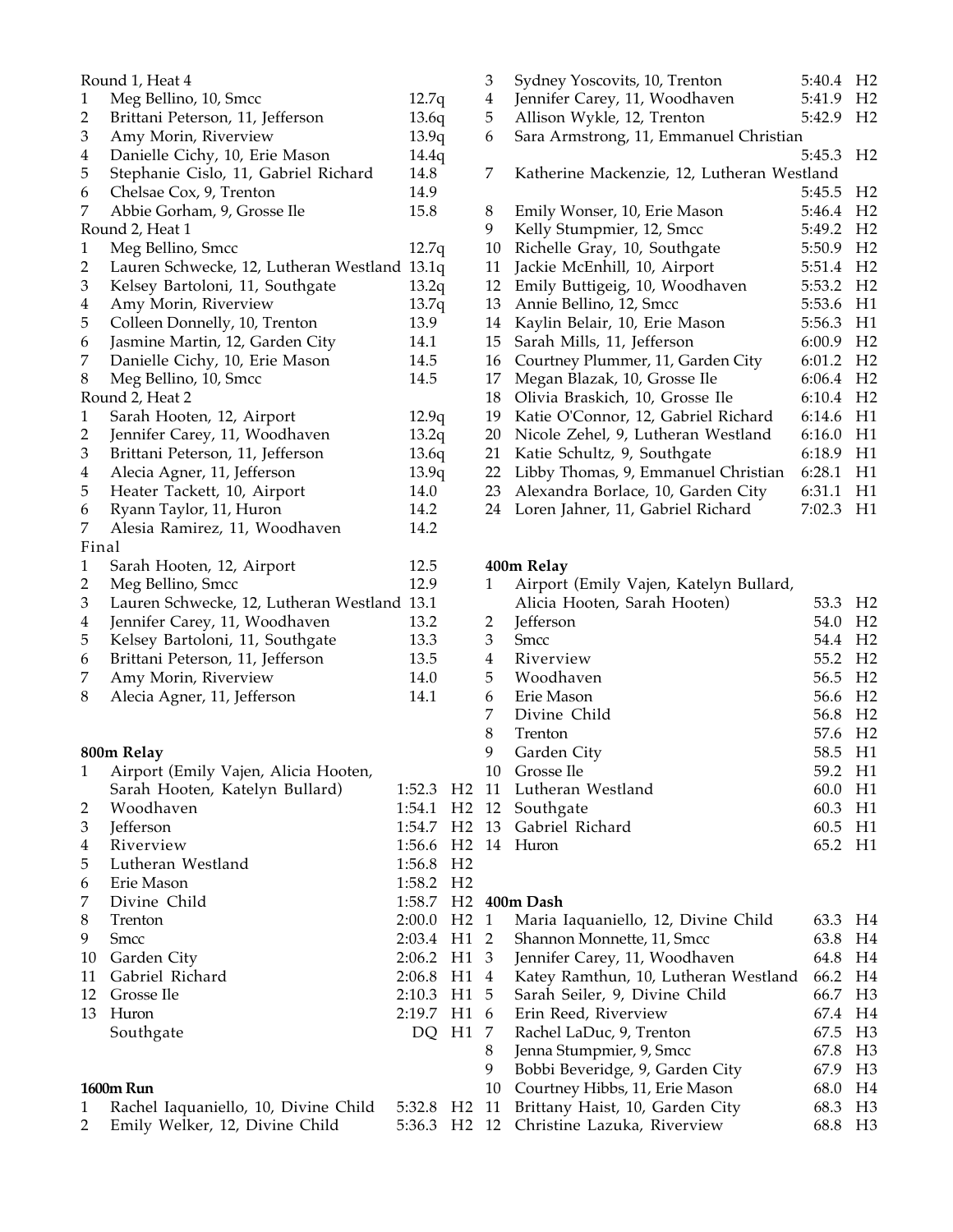| 13 | Nicole Sulier, 11, Erie Mason             |                         |                     |                | 69.2 H2 15 Olivia Braskich, 10, Grosse Ile | 2:45.1    | H1 |
|----|-------------------------------------------|-------------------------|---------------------|----------------|--------------------------------------------|-----------|----|
| 14 | Mary Cooper, 10, Gabriel Richard          |                         |                     |                | 69.7 H2 16 Meagan Bruck, 11, Airport       | 2:48.5 H2 |    |
| 15 | Kim Haliburda, 11, Jefferson              |                         |                     |                | 69.8 H3 17 Jessica Surcek, Riverview       | 2:53.5    | H1 |
| 16 | Meghan Peer, 9, Southgate                 |                         | 71.5 H2 18          |                | Whitney Spencer, 10, Garden City           | 2:57.9    | H1 |
| 17 | Maxine Wykle, 9, Trenton                  | 72.2 H1                 |                     | 19             | Dana Szuma, 11, Gabriel Richard            | 3:00.2    | H1 |
| 18 | Jackie Stewart, 12, Airport               |                         | 72.3 H <sub>2</sub> | 20             | Libby Thomas, 9, Emmanuel Christian        | 3:01.1    | H1 |
| 19 | Sarah Juday, 10, Gabriel Richard          |                         | 73.0 H2             | 21             | Melanie Vargo, 11, Gabriel Richard         | 3:05.7    | H1 |
| 20 | Colleen Doyle, 9, Grosse Ile              |                         | 75.7 H2 22          |                | Farrah Julin, 9, Grosse Ile                | 3:10.2    | H1 |
| 21 | Mindy Widger, 9, Grosse Ile               |                         | 75.8 H2             | 23             | Sarah Doute, 10, Southgate                 | 3:10.8    | H1 |
| 22 | Alicia Branoff, 9, Southgate              |                         | 78.8 H1             | 24             | Alexandra Borlace, 10, Garden City         | 3:39.0    | H1 |
| 23 | Shelby Warren, 10, Huron                  |                         | 79.5 H1 25          |                | Amina Marbury, 9, Huron                    | 4:28.6    | H1 |
|    |                                           |                         |                     |                |                                            |           |    |
|    | 300m Low Hurdles                          |                         |                     |                | 200m Dash                                  |           |    |
| 1  | Nicloe Miller, 9, Southgate               |                         |                     |                | 50.5 H1 Round 1, Heat 1                    |           |    |
| 2  | Elizabeth Jackson, 12, Grosse Ile         |                         | 51.5 H4 1           |                | Teri Williams, 11, Jefferson               | 29.0q     |    |
| 3  | Chaz Jablonski, 11, Erie Mason            |                         | 53.6 H4 2           |                | Kaitlyn Wilson, 10, Woodhaven              | 29.0q     |    |
| 4  | Shannon Fasca, Riverview                  |                         | 53.7 H4 3           |                | Danielle Cichy, 10, Erie Mason             | 29.7q     |    |
| 5  | Chelsea Culter, 10, Airport               |                         | 53.8 H4 4           |                | Paolina Barker, 11, Gabriel Richard        | 31.1q     |    |
| 6  | Tara Tokarz, 10, Airport                  |                         | 53.9 H3 5           |                | Gabby Keeley, 10, Divine Child             | 31.3      |    |
| 7  | Ashley Taylor-Voss, 12, Lutheran Westland |                         |                     | 6              | Amy Wagel, 9, Grosse Ile                   | 31.3      |    |
|    |                                           | 55.4 H3                 |                     | 7              | Ebony Hunt, 10, Southgate                  | 34.6      |    |
| 8  | Megan Niemi, 11, Trenton                  |                         |                     |                | 56.3 H4 Round 1, Heat 2                    |           |    |
| 9  | Makia Jordan, 11, Woodhaven               | 57.0 H3                 |                     | $\overline{1}$ | Sarah Hooten, 12, Airport                  | 27.3q     |    |
| 10 | Holly June, 11, Garden City               | 57.1                    | H3 2                |                | Alesia Ramirez, 11, Woodhaven              | 29.3q     |    |
| 11 | Winonah Krug, 9, Lutheran South           |                         | 57.2 H4 3           |                | Elizabeth Ayers, 10, Erie Mason            | 29.9q     |    |
| 11 | Megan Ochmanek, 12, Gabriel Richard       | 57.2                    | H <sub>2</sub> 4    |                | Kellie Boisineau, 9, Divine Child          | 30.7q     |    |
| 13 | Michelle Mruzek, 12, Smcc                 | 58.0                    | H <sub>2</sub> 5    |                | Amy Maynard, 12, Lutheran Westland         | 32.2      |    |
| 14 | Aundrea Prysok, 9, Woodhaven              |                         | 58.7 H3 6           |                | Joanna Kukla, 9, Grosse Ile                | 32.3      |    |
| 15 | Rebecca Kardel, Riverview                 | 59.1                    |                     |                | H <sub>2</sub> Round 1, Heat 3             |           |    |
| 16 | Sarah Malone, 10, Grosse Ile              |                         | 59.3 H3 1           |                | Sarah Force, 12, Trenton                   | 29.4q     |    |
| 17 | Jennifer Dedo, 10, Gabriel Richard        |                         | 59.8 H3 2           |                | Brittany Osburn, 9, Smcc                   | 29.7q     |    |
| 18 | Rachel Storck, 9, Lutheran Westland       | 60.3 H <sub>2</sub> 3   |                     |                | Jasmine Martin, 12, Garden City            | 30.2q     |    |
| 19 | Christie Chaput, 9, Trenton               | 60.4 H1 4               |                     |                | Natasha Cook, 10, Southgate                | 30.4q     |    |
| 20 | Sara Reeves, 10, Erie Mason               | 61.5 H3 5               |                     |                | Melanie Peterson, Riverview                | 31.0      |    |
| 21 | Kelly Ryder, 10, Smcc                     | 64.3 H2 6               |                     |                | Mary Cooper, 10, Gabriel Richard           | 31.4      |    |
|    | 22 Liz Arroyo, 9, Divine Child            |                         |                     |                | 65.7 H1 Round 1, Heat 4                    |           |    |
|    | 23 Ashley Craft, 9, Jefferson             | 66.5 H1 1               |                     |                | Brittany Haist, 11, Garden City            | 28.2q     |    |
|    | 24 Chelsea Wertz, 10, Garden City         | 69.9 H <sub>2</sub> 2   |                     |                | Brittani Peterson, 11, Jefferson           | 28.2q     |    |
|    |                                           |                         |                     | 3              | Chelsea Savage, 11, Smcc                   | 28.3q     |    |
|    |                                           |                         |                     | 4              | Samantha Trombley, Riverview               | 28.8q     |    |
|    | 800m Run                                  |                         |                     | 5              | Heater Tackett, 10, Airport                | 29.2      |    |
| 1  | Natalie Webb, 11, Woodhaven               | 2:24.7 H <sub>2</sub> 6 |                     |                | Catherine Carter, 11, Trenton              | 30.3      |    |
| 2  | Maria Iaquaniello, 12, Divine Child       | 2:30.6 H2 7             |                     |                | Deanna Lowe, 10, Huron                     | 30.5      |    |
| 3  | Emily Welker, 12, Divine Child            |                         |                     |                | 2:33.7 H2 Round 2, Heat 1                  |           |    |
| 4  | Rachel Baron, 11, Jefferson               | 2:34.1 H <sub>2</sub> 1 |                     |                | Sarah Hooten, 12, Airport                  | 27.6q     |    |
| 5  | Sarah Mills, 11, Jefferson                | 2:34.9 H <sub>2</sub> 2 |                     |                | Brittani Peterson, 11, Jefferson           | 28.4q     |    |
| 6  | Sara Armstrong, 11, Emmanuel Christian    |                         |                     | 3              | Samantha Trombley, Riverview               | 28.4q     |    |
|    |                                           | 2:36.6 H1 4             |                     |                | Chelsea Savage, 11, Smcc                   | 28.5q     |    |
| 7  | Emily Wonser, 10, Erie Mason              | 2:37.1 H2 5             |                     |                | Brittany Osburn, 9, Smcc                   | 29.5      |    |
| 8  | Rachel Dee, 11, Woodhaven                 | 2:37.8 H2 6             |                     |                | Sarah Force, 12, Trenton                   | 29.9      |    |
| 9  | Allison Wykle, 12, Trenton                | 2:39.1 H2 7             |                     |                | Paolina Barker, 11, Gabriel Richard        | 31.1      |    |
| 10 | Courtney Savel, 12, Airport               | 2:40.0 H <sub>2</sub> 8 |                     |                | Jasmine Martin, 12, Garden City            | 31.2      |    |
| 11 | Maxine Wykle, 9, Trenton                  |                         |                     |                | 2:42.1 H2 Round 2, Heat 2                  |           |    |
| 12 | Annie Bellino, 12, Smcc                   | 2:42.3 H2 1             |                     |                | Kaitlyn Wilson, 10, Woodhaven              | 28.1q     |    |
| 13 | Kelly Stumpmier, 12, Smcc                 | 2:42.8 H2 2             |                     |                | Brittany Haist, 11, Garden City            | 28.2q     |    |
| 14 | Richelle Gray, 10, Southgate              | 2:44.9 H2 3             |                     |                | Teri Williams, 11, Jefferson               | 28.6q     |    |